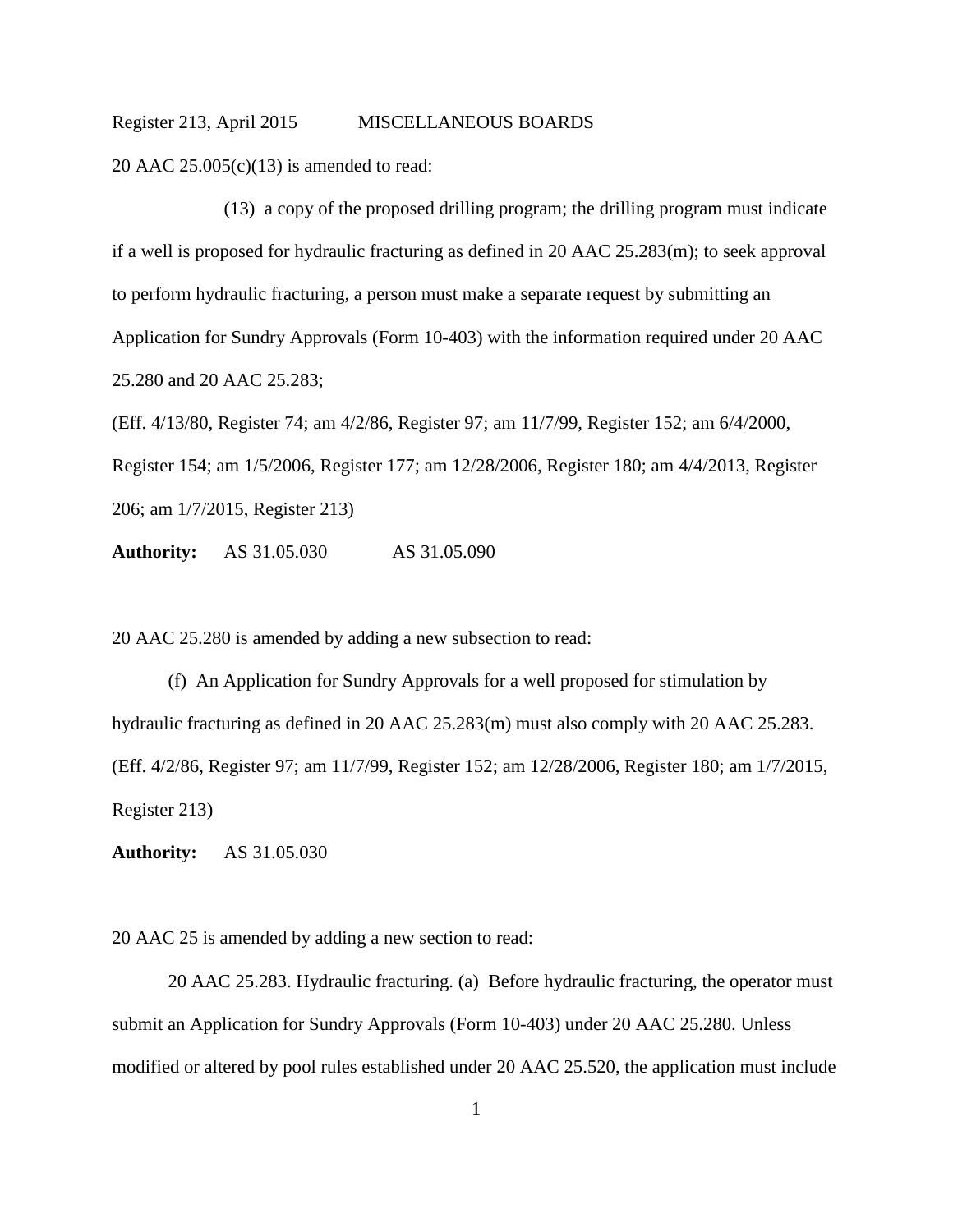(1) an affidavit stating that all owners, landowners, surface owners, and operators within a one-half mile radius of the current or proposed wellbore trajectory have been provided a notice of operations that is in compliance with the requirements of this paragraph; in the notice of operations, the operator must

(A) state that upon request a complete copy of the application is available from the operator; and

(B) include the operator contact information;

(2) a plat

(A) showing the well location;

(B) identifying each water well, if any, located within a one-half mile radius of the well's surface location; and

(C) identifying for all well types

(i) each well penetration, if any, within one-half mile of the

current or proposed wellbore trajectory and fracturing interval; and

(ii) the source of information used in identifying each well

penetration;

(3) identification of each freshwater aquifer, if any, within a one-half mile radius of the current or proposed wellbore trajectory, the geological name of the freshwater aquifer, the measured depth of the freshwater aquifer, and the true vertical depth of the freshwater aquifer;

(4) a plan for baseline water sampling of water wells before hydraulic fracturing, as follows:

(A) water sampling consists of collection of baseline water data before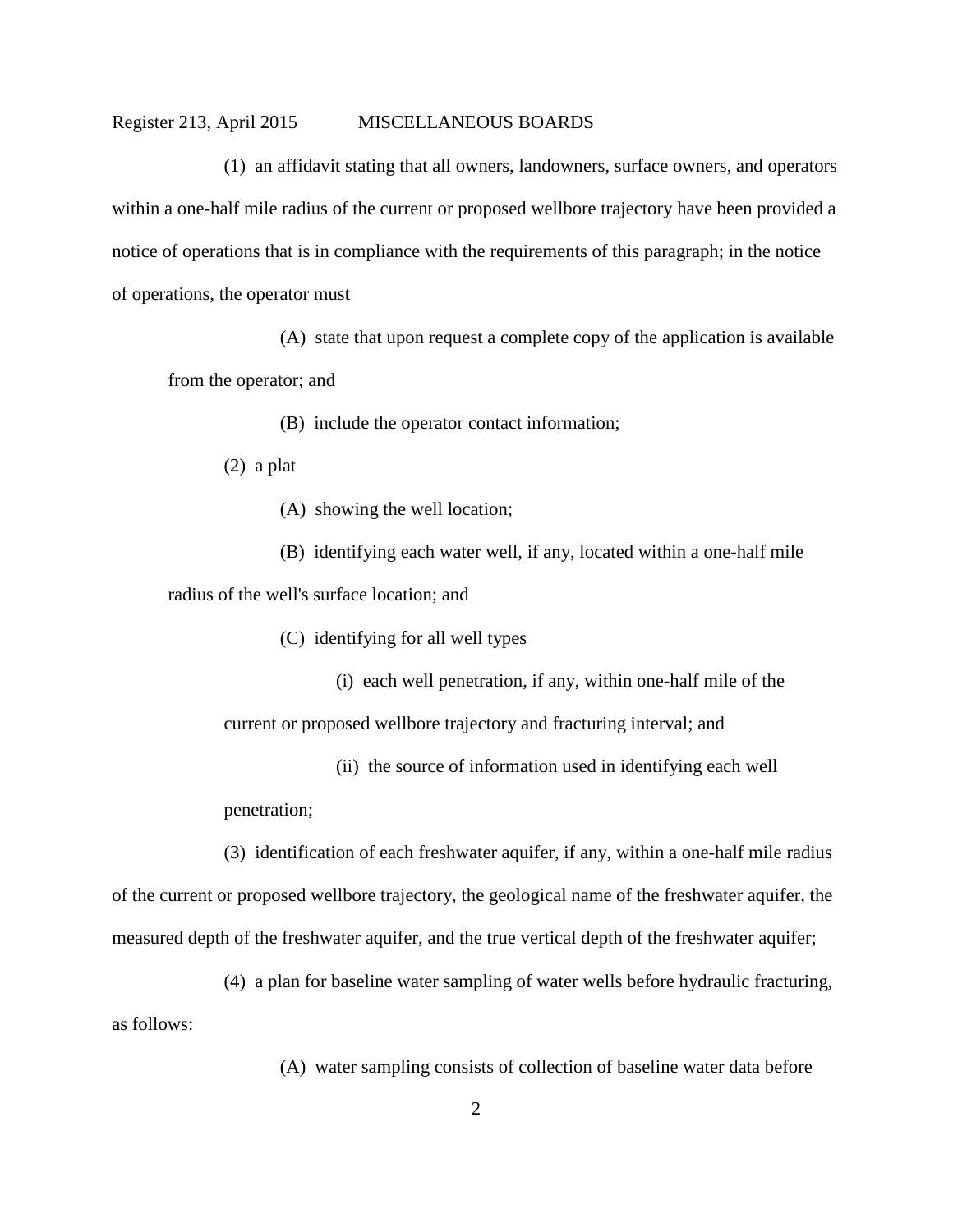hydraulic fracturing, within a one-half mile radius of the current or proposed wellbore trajectory;

(B) the operator must detail the well selection process for identifying wells to sample;

(C) if a surface owner denies permission for baseline water sampling or for disclosure of the results, the operator

(i) must document the reasonable and good-faith efforts taken to secure that permission; and

(ii) is not required to include the surface owner in any sampling required under (j) of this section of water wells after hydraulic fracturing;

(D) sample parameters must include

(i) pH;

(ii) alkalinity, measured as the presence of total bicarbonate and carbonate, and expressed as parts per million of calcium carbonate;

(iii) specific conductance;

(iv) the presence of bacteria that is iron-related, sulfate-reducing,

or slime-forming;

- (v) arsenic;
- (vi) barium;
- (vii) bicarbonate;
- (viii) boron;
- (ix) bromide;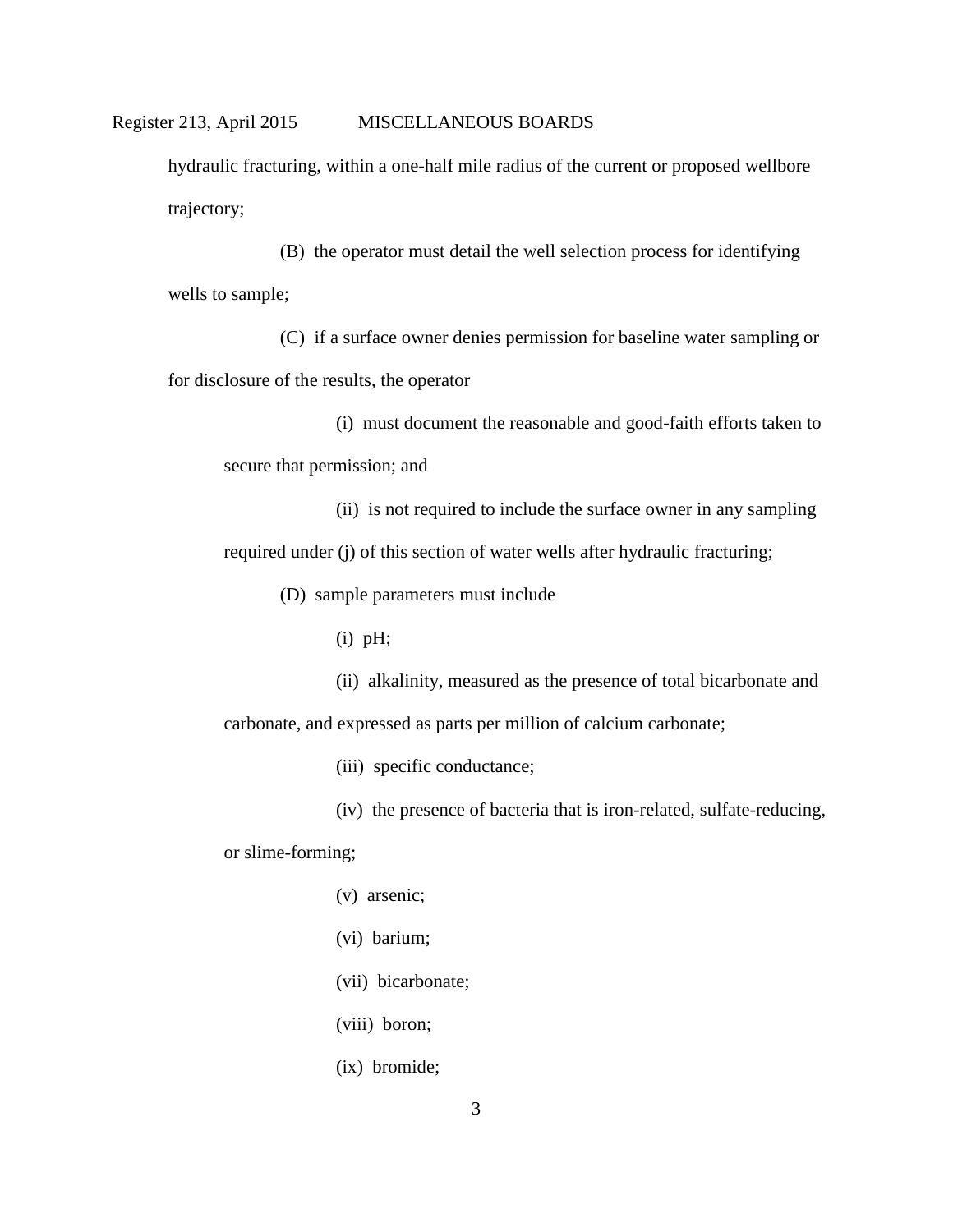- (x) cadmium;
- (xi) calcium;
- (xii) chloride;
- (xiii) chromium;
- (xiv) fluoride;
- (xv) hydroxide;
- (xvi) iodide;
- (xvii) iron;
- (xviii) lithium;
- (xix) magnesium;
- (xx) manganese;
- (xxi) total nitrate and nitrate, measured as the presence of

### nitrogen;

- (xxii) phosphorus;
- (xxiii) potassium;
- (xxiv) radium, measured as the presence of combined radium-226

## and radium-228;

- (xxv) selenium;
- (xxvi) silicon;
- (xxvii) sodium;
- (xxviii) strontium;
- (xxix) sulfate;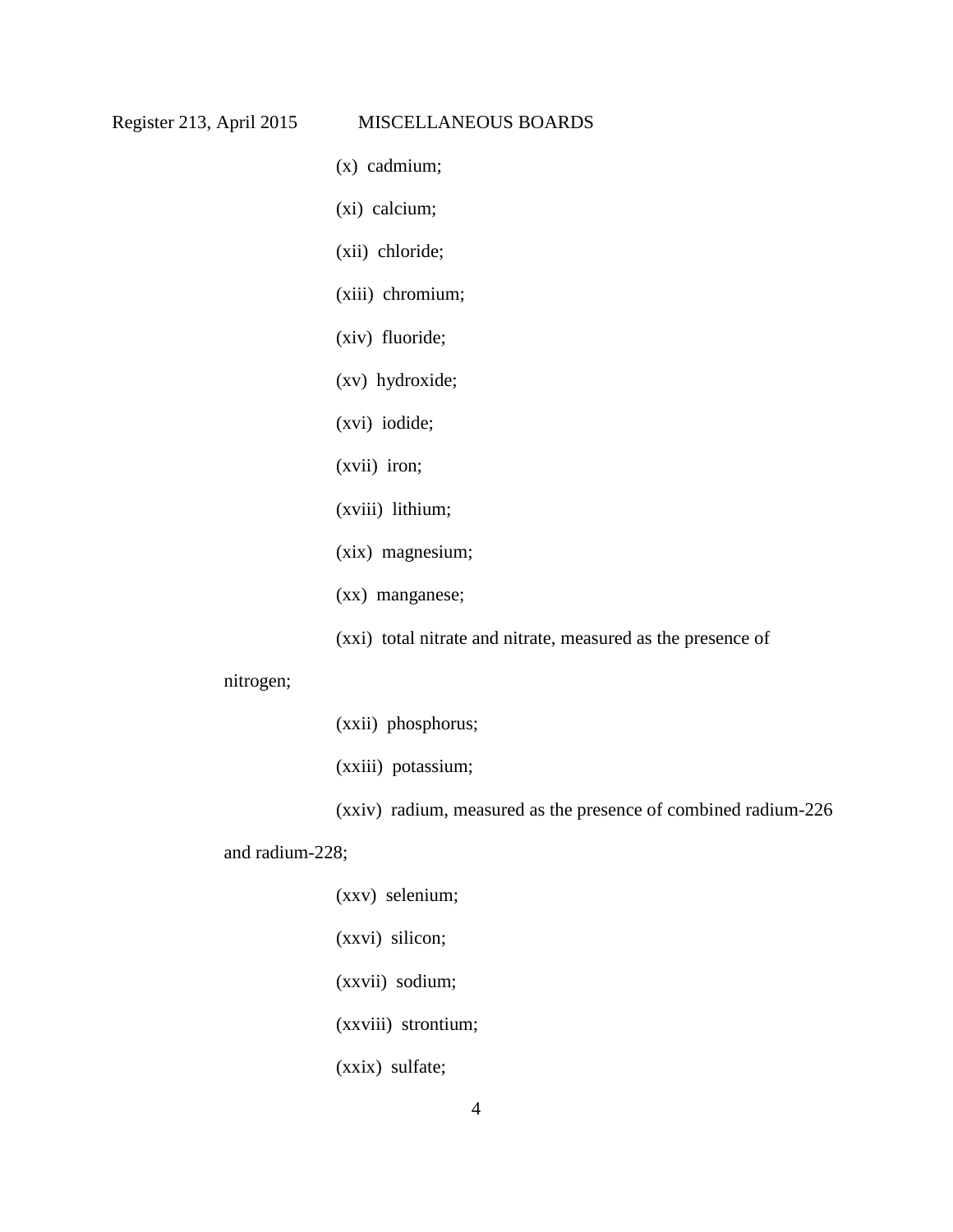(xxx) total dissolved solids;

(xxxi) total petroleum hydrocarbons, expressed as the results of the analyses made under (xxxii) - (xxxvi) of this subparagraph;

(xxxii) benzene, toluene, ethylbenzene, and total xylene isomers (BTEX); the Application for Sundry Approvals (Form 10-403) must state whether the operator proposes to measure those substances using the United States Environmental Protection Agency's methods 5035, 8260B, or 8260C in *Test Methods for Evaluating Solid Waste, Physical/Chemical Methods* (EPA publication SW-846), or an alternate method proposed for commission approval as effective for measuring those substances;

(xxxiii) gasoline range organics (GRO); the Application for Sundry Approvals (Form 10-403) must state whether the operator proposes to measure those substances using the United States Environmental Protection Agency's methods 5035, 8015C, or 8015D in *Test Methods for Evaluating Solid Waste, Physical/Chemical Methods* (EPA publication SW-846), method AK 101 in the Department of Environmental Conservation's *Underground Storage Tanks Procedures Manual*, or an alternate method proposed for commission approval as effective for measuring those substances;

(xxxiv) diesel range organics (DRO); the Application for Sundry Approvals (Form 10-403) must state whether the operator proposes to measure those substances using the United States Environmental Protection Agency's methods 8015C or 8015D in *Test Methods for Evaluating Solid Waste,*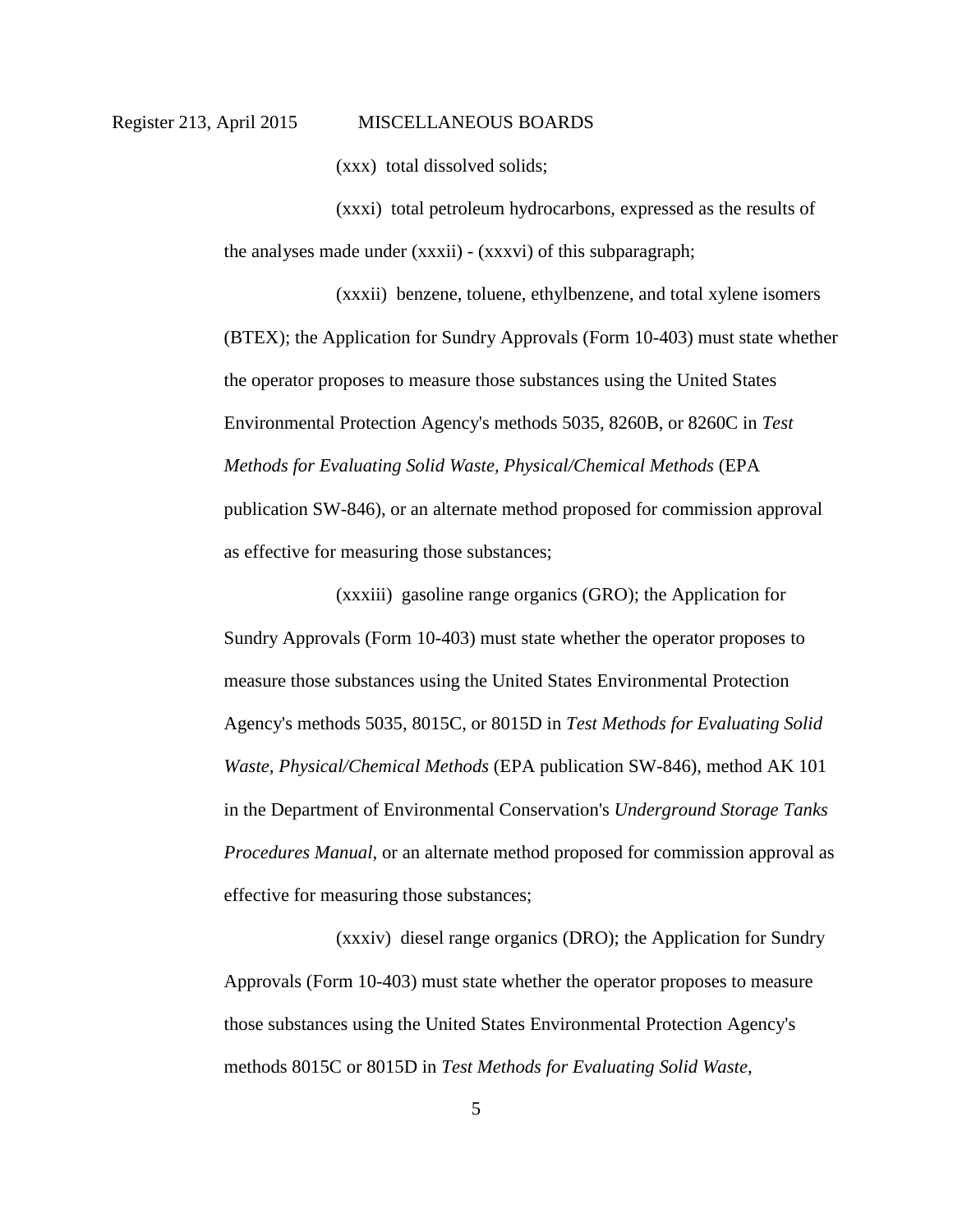*Physical/Chemical Methods* (EPA publication SW-846) with silica gel cleanup, method AK 102 in the Department of Environmental Conservation's *Underground Storage Tanks Procedures Manual*, or an alternate method proposed for commission approval as effective for measuring those substances;

(xxxv) polynuclear aromatic hydrocarbons, including benzo(a)pyrene; and

(xxxvi) dissolved methane, dissolved ethane, and dissolved propane; the Application for Sundry Approvals (Form 10-403) must state whether the operator proposes to measure those substances using the United States Environmental Protection Agency's *Standard Operating Procedure: Sample Preparation and Calculations for Dissolved Gas Analysis in Water Samples Using a GC Headspace Equilibration Technique* (EPA publication RSK SOP 175, Revision No. 2) or an alternate method proposed for commission approval as effective for measuring those substances;

(E) the plan must require documentation of odor, water color, sediment, bubbles, effervescence, and other field observations;

(F) the plan must require that if free gas or a dissolved methane concentration greater than 1.0 mg/l is detected in a water sample, the gas type shall be determined by means of a gas compositional analysis and stable isotope analysis of the methane; a stable isotope analysis must include an analysis of carbon-12, carbon-13, hydrogen-1, and hydrogen-2 isotopes;

(G) the plan must require that the operator notify the commission, the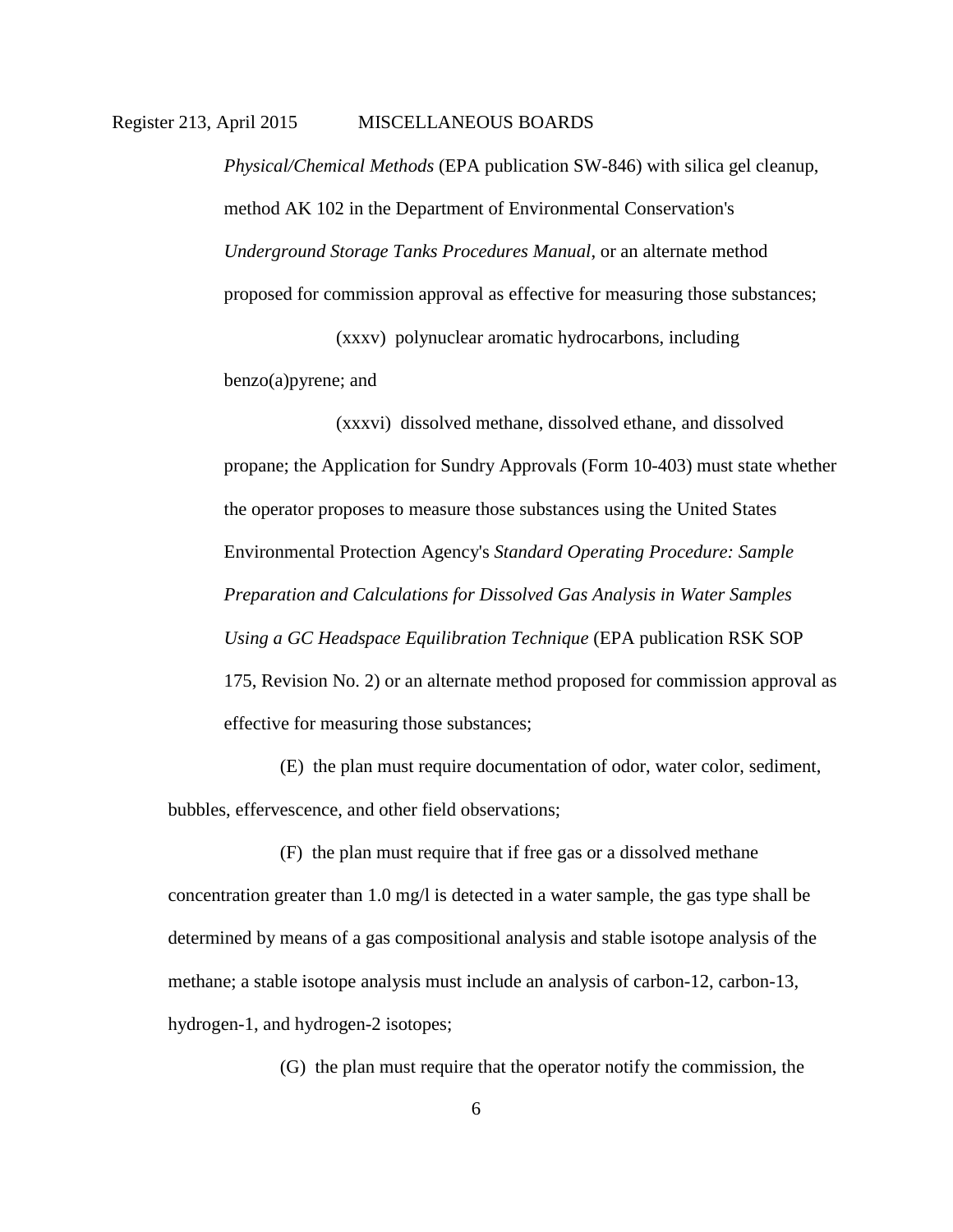Department of Environmental Conservation, and the surface owner within 24 hours if

(i) the test results indicate thermogenic or a mixture of thermogenic and biogenic gas;

(ii) the plan requires multiple samples within a stated timeframe, and the methane concentration increases by more than 5.0 mg/l between sampling periods;

(iii) the methane concentration is detected at or above 10 mg/l; or

(iv) total petroleum hydrocarbons as described in  $(D)(xxxi)$  of this paragraph, benzene, toluene, ethylbenzene, xylene isomers, gasoline range organics, or diesel range organics are detected;

(H) except as otherwise provided under this paragraph, the plan must provide for the use of current applicable sample custody and collection protocols and analytical methods that the Department of Environmental Conservation or the United States Environmental Protection Agency (EPA) has approved, or an alternate protocol or method proposed for commission approval as effective for custody, collection, or analysis of a sample; the plan must provide that analyses be performed by laboratories that maintain nationally accredited programs;

(I) not later than 90 days after a sample is collected, a copy of each test result, analytical result, and sample location must be provided to the commission and to the Department of Environmental Conservation in printed form and in an electronic data deliverable format that is acceptable to the commission;

(5) detailed casing and cementing information;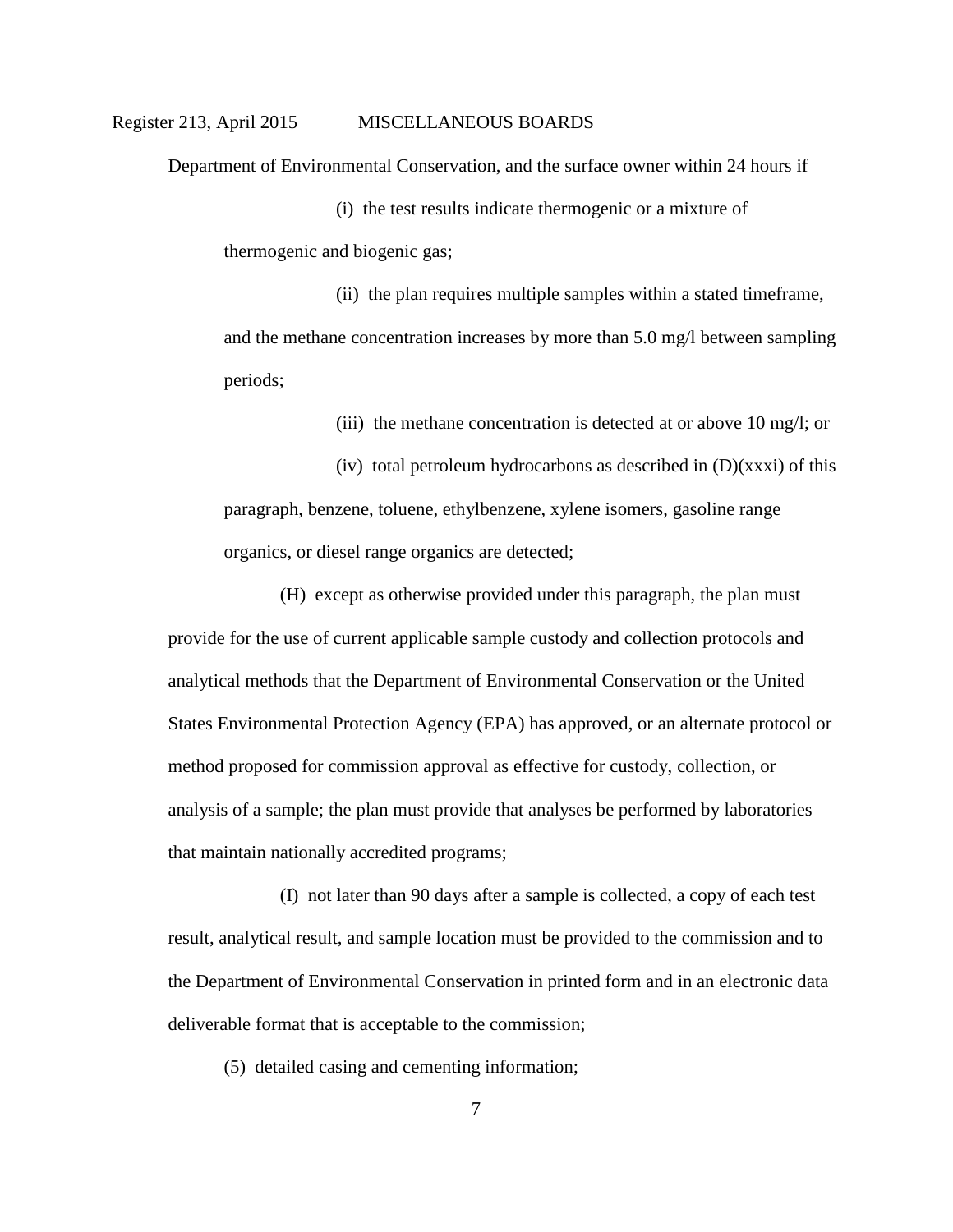(6) an assessment of each casing and cementing operation performed to construct or repair the well; the assessment must include sufficient supporting information, including cement evaluation logs and other evaluation logs approved by the commission, to demonstrate that

- (A) casing is cemented
	- (i) below the base of the lowermost freshwater aquifer; and
	- (ii) in accordance with 20 AAC 25.030; and
- (B) each hydrocarbon zone penetrated by the well is isolated;

(7) pressure test information if available and plans to pressure-test the casings and tubing installed in the well;

(8) accurate pressure ratings and schematics for the wellbore, wellhead, BOPE, and treating head;

(9) data for the fracturing zone and confining zones, including

- (A) a lithologic description of each zone;
- (B) the geological name of each zone;
- (C) the measured depth and true vertical depth of each zone;
- (D) the measured thickness and true vertical thickness of each zone; and
- (E) the estimated fracture pressure for each zone;
- (10) the location, the orientation, and a report on the mechanical condition of

each well that may transect the confining zones, and information sufficient to support a determination that the well will not interfere with containment of the hydraulic fracturing fluid within the one-half mile radius of the proposed wellbore trajectory;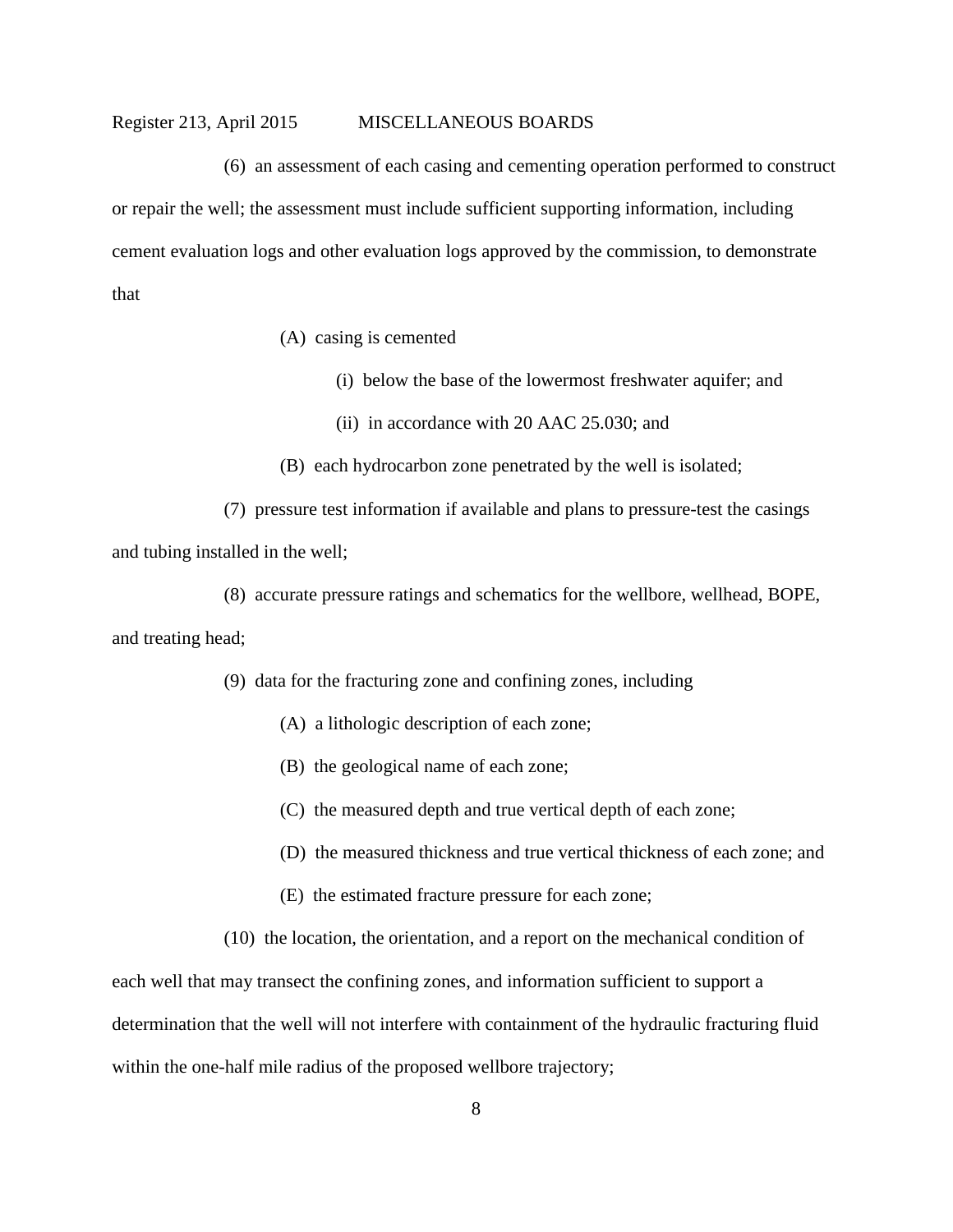(11) the location of, orientation of, and geological data for each known or suspected fault or fracture that may transect the confining zones, and information sufficient to support a determination that the known or suspected fault or fracture will not interfere with containment of the hydraulic fracturing fluid within the one-half mile radius of the proposed wellbore trajectory;

(12) a detailed copy of the proposed hydraulic fracturing program; the proposed program must include the pumping procedure by stage if applicable, with a chemical disclosure based on the total amounts and volumes per well, including the

(A) estimated total volumes planned;

(B) trade name, generic name, and purpose of each base fluid and additive to be used; the estimated or maximum rate or concentration of each additive must be provided in appropriate measurement units;

(C) chemical ingredient name of, and the Chemical Abstracts Service (CAS) registry number assigned to, each base fluid and additive to be used; the actual or maximum concentration of each chemical ingredient in each base fluid and additive used must be provided in percent by mass; the actual or maximum concentration of each chemical ingredient in the hydraulic fracturing fluid must be provided in percent by mass; freeze-protect fluids pumped before or after hydraulic fracturing may not be included;

(D) estimated weight or volume of each inert substance, including a proppant or other substance injected;

(E) maximum anticipated treating pressure and information sufficient to support a determination that the well is appropriately constructed for the proposed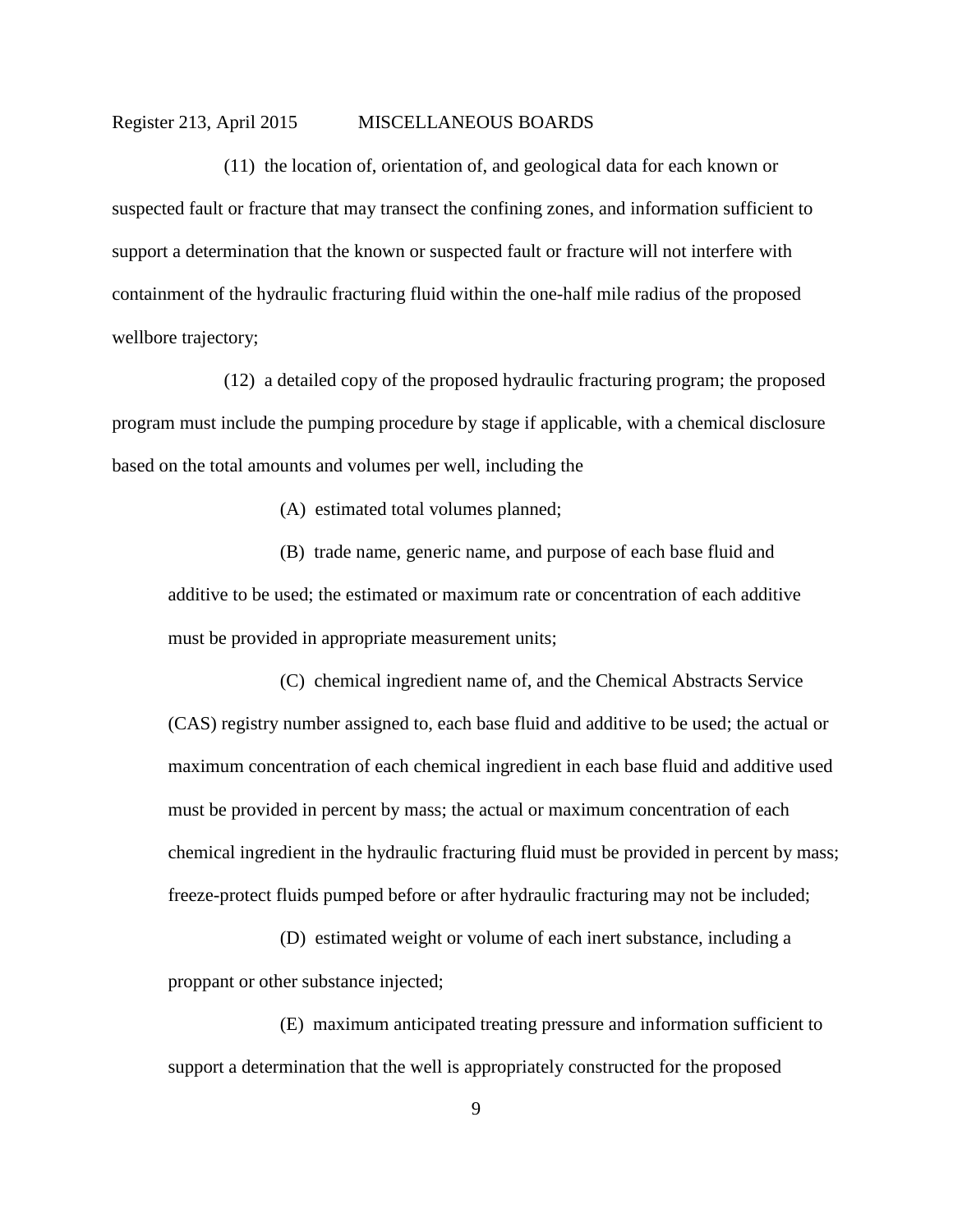hydraulic fracturing program; and

(F) designed height and length of each proposed fracture, including

(i) the calculated measured depth and true vertical depth of the top of the fracture; and

(ii) a description of each method and assumption used to determine designed fracture height and length; and

(13) a detailed description of the plan for post-fracture wellbore cleanup and fluid recovery through to production operations.

(b) When hydraulic fracturing is done through production casing or through intermediate casing, the casing must be tested to 110 percent of the maximum anticipated pressure differential to which the casing may be subjected. If the casing fails the pressure test, the casing must be repaired or the operator must use a fracturing string.

(c) When hydraulic fracturing is done through a fracturing string, the fracturing string must be

(1) stung into a liner or run on a packer set at a measured depth of not less than 100 feet below the cement top of the production casing or intermediate casing; and

(2) tested to not less than 110 percent of the maximum anticipated pressure differential to which the fracturing string may be subjected.

(d) A pressure relief valve must be installed on the treating line between a pump and the wellhead to limit the line pressure to the test pressure determined under  $(a)(12)(E)$  of this section. The well must be equipped with a remotely controlled shut-in device unless the operator requests and obtains a waiver from the commission under (*l*) of this section.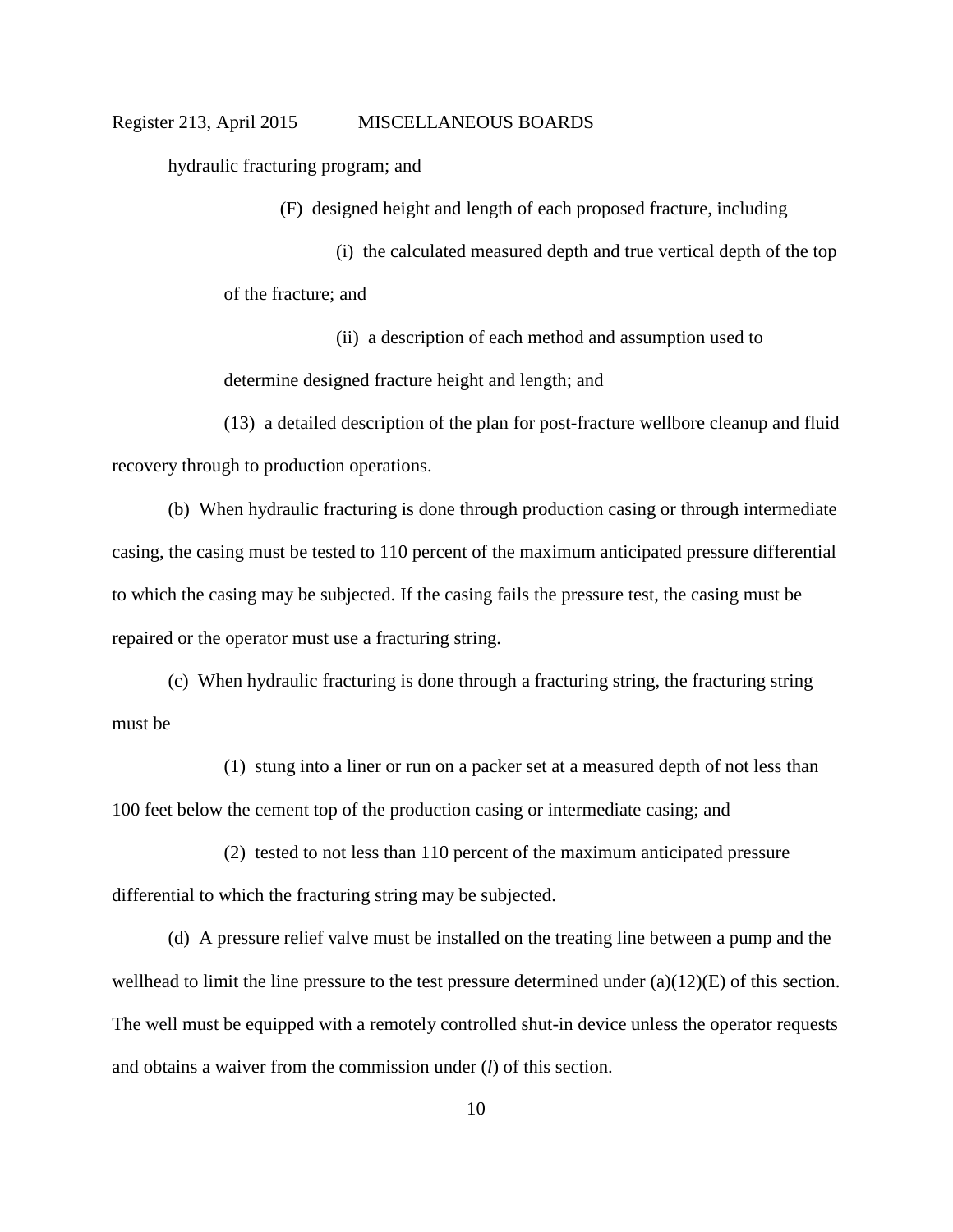(e) The placement of all hydraulic fracturing fluids shall be confined to the approved formations during hydraulic fracturing.

(f) If the surface casing annulus is not open to atmospheric pressure, the surface casing pressures shall be monitored with a gauge and pressure relief device while hydraulic fracturing operations are in progress. The annular space between the fracturing string and the intermediate or production casing must be continuously monitored. The pressure in that annular space may not exceed the pressure rating of the lowest rated component that would be exposed to pressure if the fracturing string failed.

(g) During hydraulic fracturing operations, all annulus pressures must be continuously monitored and recorded. If at any time during hydraulic fracturing operations the annulus pressure increases more than 500 psig above those anticipated increases caused by pressure or thermal transfer, the operator shall

(1) notify the commission as soon as practicable, but not later than 24 hours following the incident;

(2) implement corrective action or increased surveillance as the commission requires; and

(3) submit a Report of Sundry Well Operations (Form 10-404) not later than 15 days after the incident; in the report the operator shall give all details of the incident, including corrective actions taken.

(h) Not later than 30 days after completion of hydraulic fracturing operations, the operator shall file with the commission, on a Report of Sundry Well Operations (Form 10-404), a complete record of the work performed and the tests conducted, a summary of daily well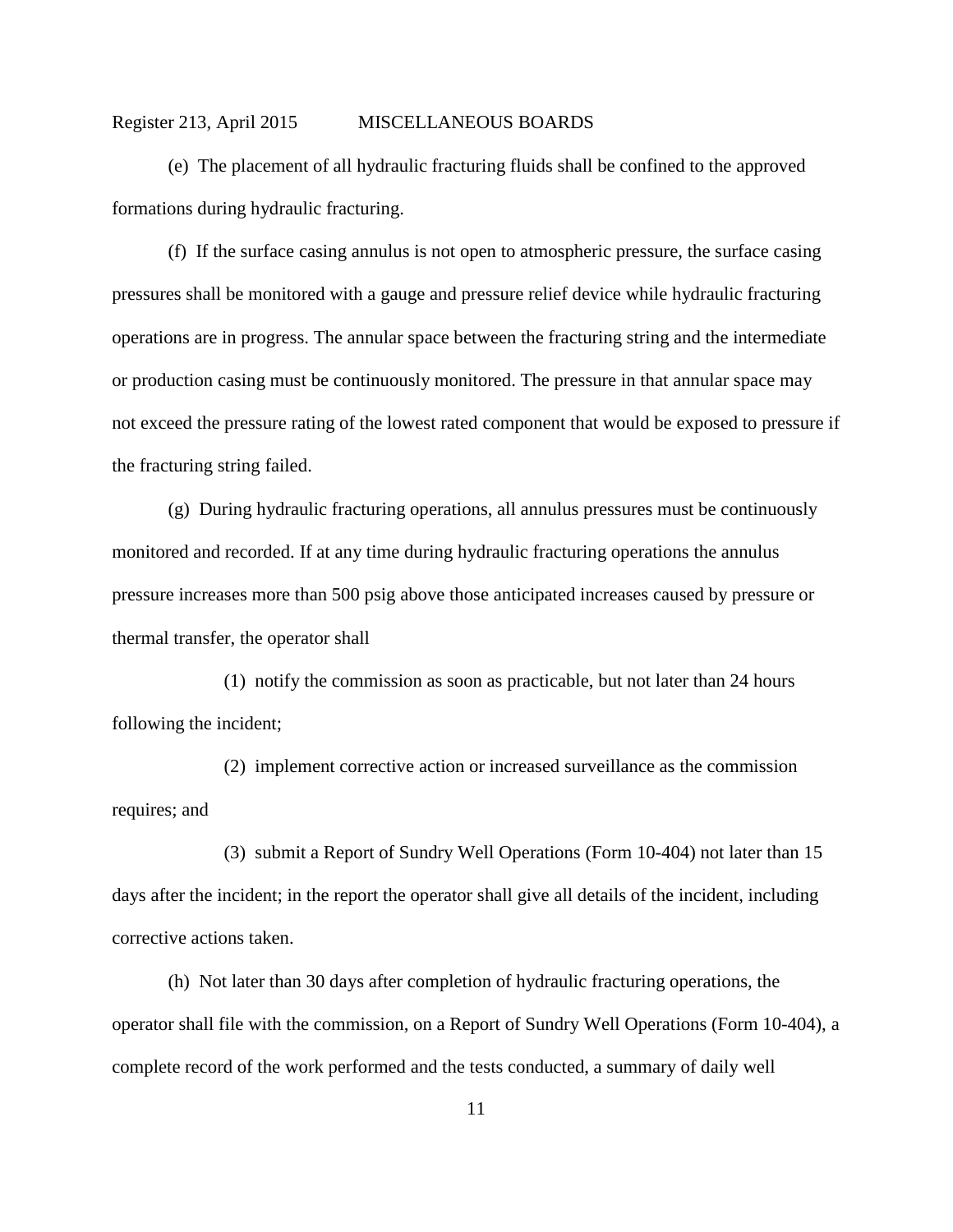operations as described in 20 AAC 25.070(3), and a copy of the daily record required under 20 AAC 25.070(1). As part of the filing the operator shall include,

(1) for each hydraulic fracturing interval,

(A) the measured depth and true vertical depth of each perforation or sleeve for the actual treated interval; and

(B) the amount and type of each base fluid and each additive pumped during each stage; and

(2) for each hydraulic fracturing treatment addressed in the Report of Sundry Well Operations, the total amount and type of each base fluid and each additive pumped, including

(A) a description of each hydraulic fracturing fluid pumped, identified by individual base fluid or additive; the description must include

- (i) the trade name for the base fluid or additive;
- (ii) the supplier of the base fluid or additive; and

(iii) a brief description of the purpose of the base fluid or additive; that purpose may be expressed as acid, biocide, breaker, brine, corrosion inhibitor, crosslinker, de-emulsifier, friction reducer, gel, iron control, oxygen scavenger, pH adjusting agent, proppant, scale inhibitor, surfactant, or another similar brief description; and

(B) the chemical ingredient name of, and the Chemical Abstracts Service (CAS) registry number assigned to, each base fluid and additive used; the actual or maximum concentration of each chemical ingredient in each base fluid and additive used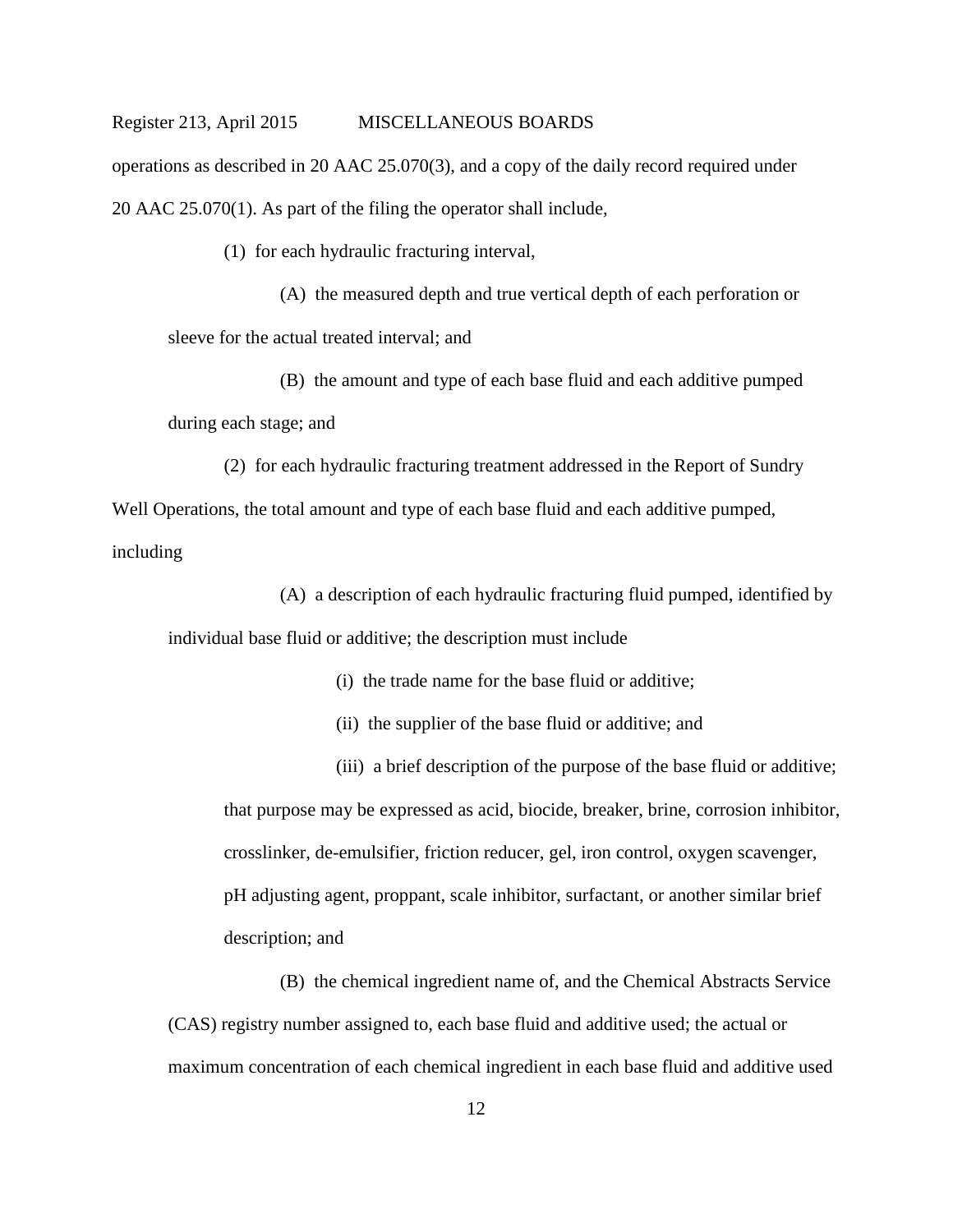must be provided in percent by mass; the actual or maximum concentration of each chemical ingredient in the hydraulic fracturing fluid must be provided in percent by mass; freeze-protect fluids pumped before or after hydraulic fracturing may not be included.

(i) Before submitting a Report of Sundry Well Operations under (h) of this section, the operator shall

(1) post information required by the Interstate Oil and Gas Compact Commission and the Ground Water Protection Council on the FracFocus Chemical Disclosure Registry, or its successor database, maintained on the Internet by those organizations; and

(2) file a printed copy and electronic copy of that information, in a format acceptable to the commission and as an attachment with the Report of Sundry Well Operations.

(j) The commission may require water sampling of water wells after hydraulic fracturing. If required, and in accordance with a sampling and monitoring plan approved by the commission, water sampling may consist of collection of water data within a one-half mile radius of the wellbore trajectory after hydraulic fracturing. The operator shall detail the well selection process for identifying wells to sample. Methods, parameters, and analysis must be similar to those under (a)(4) of this section as required by the commission.

(k) Any information required to be filed under this section that the filing party believes to be a confidential trade secret shall be separately filed in an envelope clearly marked "confidential" along with a list of the documents that the party believes to be wholly or partially nondisclosable as trade secrets, and the specific legal authority and specific facts supporting nondisclosure. The commission will review the information, and will maintain it as confidential. If the commission receives a request under AS 40.25.100 - 40.25.295 (Alaska Public Records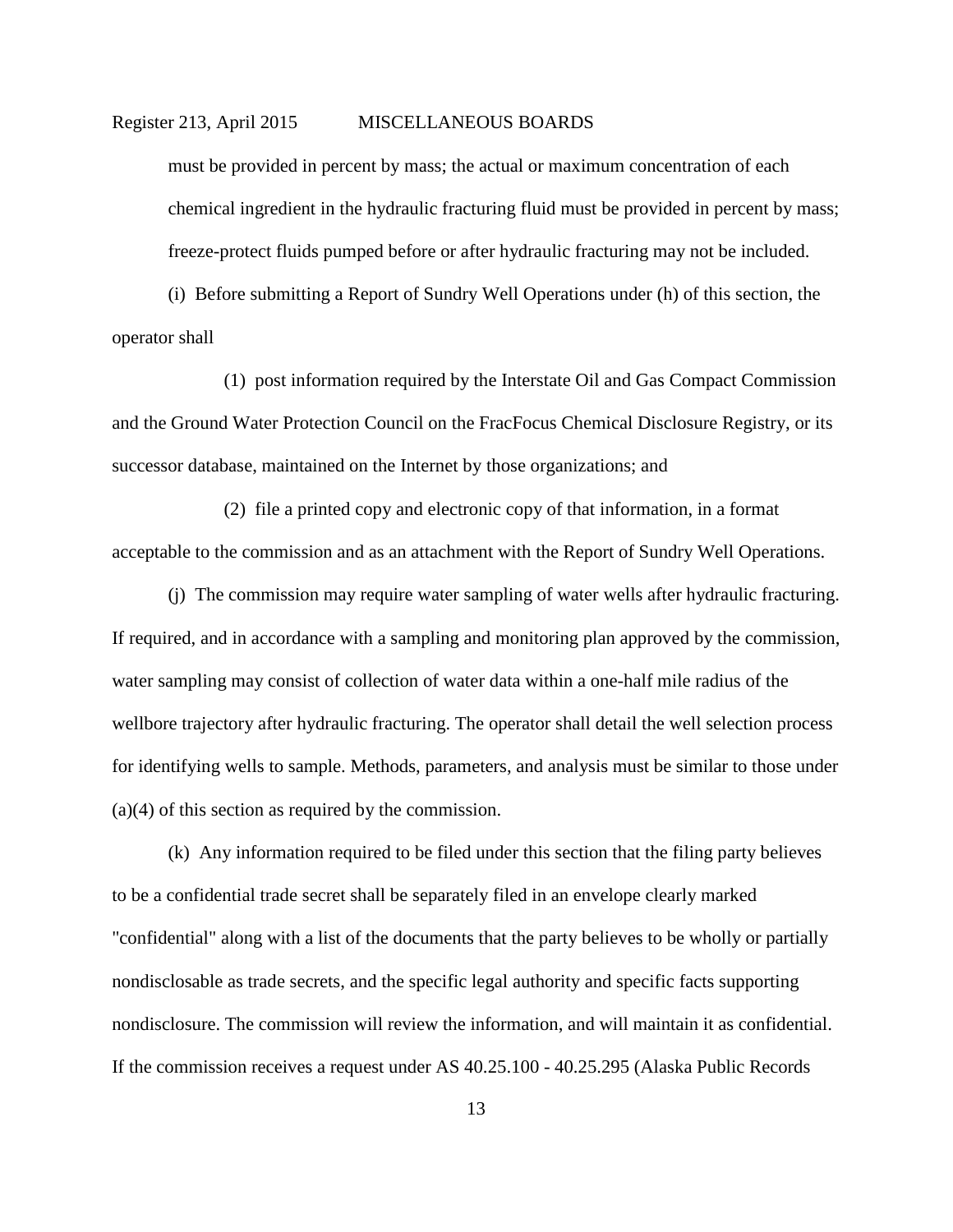Act) for disclosure of the information, the commission will promptly forward the request to the party claiming confidentiality. Not later than five business days after receiving the request, the party claiming confidentiality shall file with the commission an affidavit verifying that the documents remain wholly or partially confidential, identifying any portions of the document that are not confidential, and setting out the specific facts and legal authority supporting nondisclosure. After reviewing the affidavit, in accordance with and within the time allowed to respond under 2 AAC 96.325, the commission will determine whether to provide the party making the public records request the requested documents or the list of nondisclosable documents, the specific legal authority and facts supporting nondisclosure, and the affidavit provided by the party claiming confidentiality. The commission will notify the party claiming confidentiality if an appeal is requested under AS 40.25.123(e) and 2 AAC 96.340, or if judicial relief is sought under AS 40.25.124 or 40.25.125.

(*l*) Upon written request of the operator, the commission may modify a deadline in this section upon a showing of good cause, approve a variance from any other requirement of this section if the variance provides at least an equally effective means of complying with the requirement, or approve a waiver of a requirement of this section if the waiver will not promote waste, is based on sound engineering and geoscience principles, will not jeopardize the ultimate recovery of hydrocarbons, will not jeopardize correlative rights, and will not result in an increased risk to health, safety, or the environment, including freshwater.

(m) In this section,

(1) "additive" means a chemical substance or combination of substances, including a proppant, that is contained in a hydraulic fracturing fluid and that is intentionally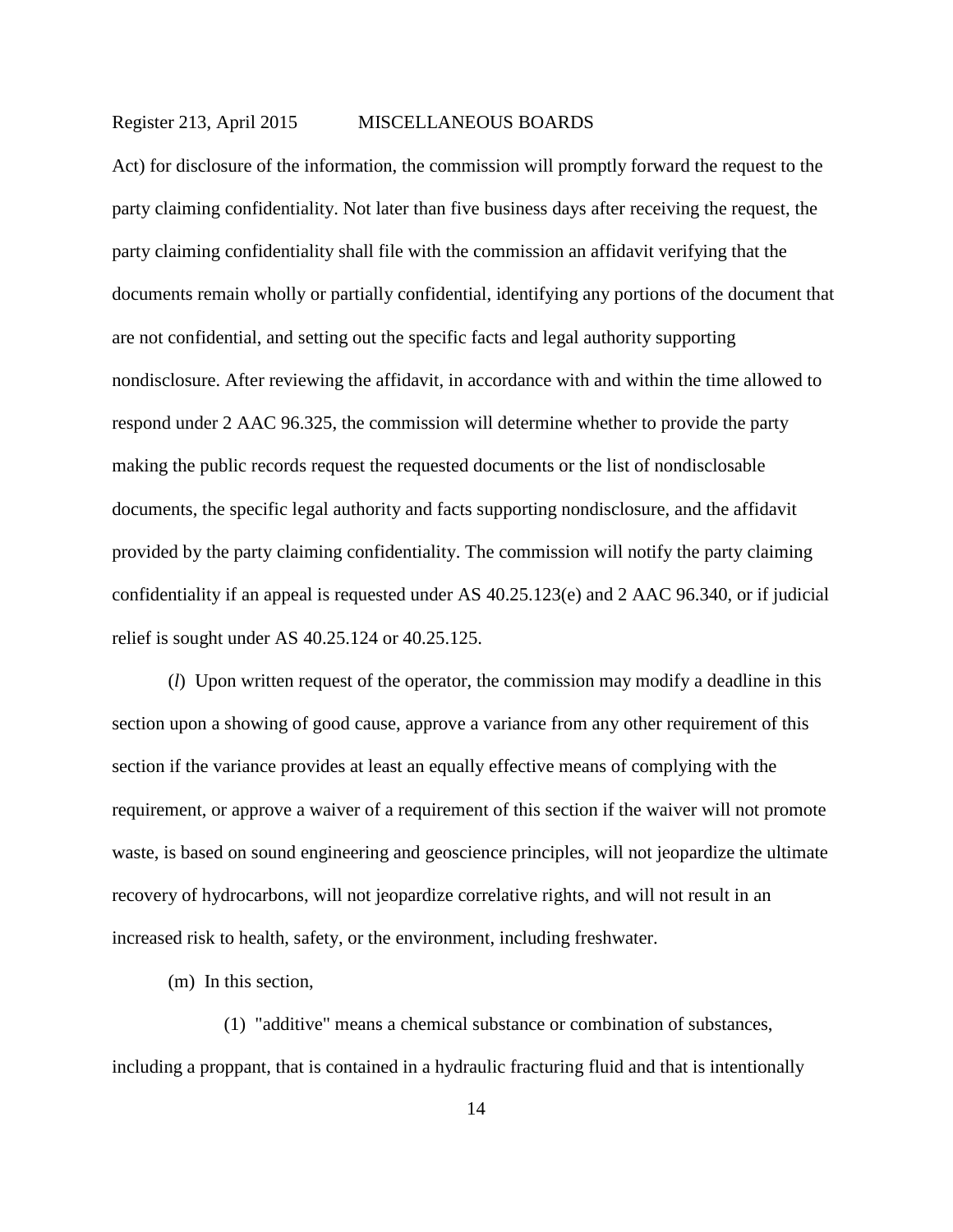added to a base fluid for a specific purpose, whether or not that purpose is to create fractures in a formation;

(2) "chemical ingredient" means a discrete chemical constituent that is contained in an additive and that has its own Chemical Abstracts Service (CAS) registry number or other specific name or identity;

(3) "diesel range organics" means mid-range petroleum products, including diesel fuel, with petroleum hydrocarbon compounds corresponding to an alkane range from the beginning of n-decane (C10) to the beginning of n-pentacosane (C25) and with a boiling point range between approximately 170 - 400 degrees Centigrade;

(4) "fracturing string" means any pipe or casing string used for the transport of hydraulic fracturing fluids during hydraulic fracturing operations;

(5) "gasoline range organics" means light range petroleum products, including gasoline, with petroleum hydrocarbon compounds corresponding to an alkane range from the beginning of n-hexane (C6) to the beginning of n-decane (C10) and with a boiling point range between approximately 60 - 170 degrees Centigrade;

(6) "hydraulic fracturing" means the treatment of a well by the application of hydraulic fracturing fluid under pressure for the express purpose of initiating or propagating fractures in a target geologic formation to enhance production of oil or natural gas;

(7) "hydraulic fracturing fluid" means the fluid, including the applicable base fluid and all additives, used to perform a particular hydraulic fracturing treatment;

(8) "hydraulic fracturing treatment" means all stages of the treatment of a well by the application of hydraulic fracturing;